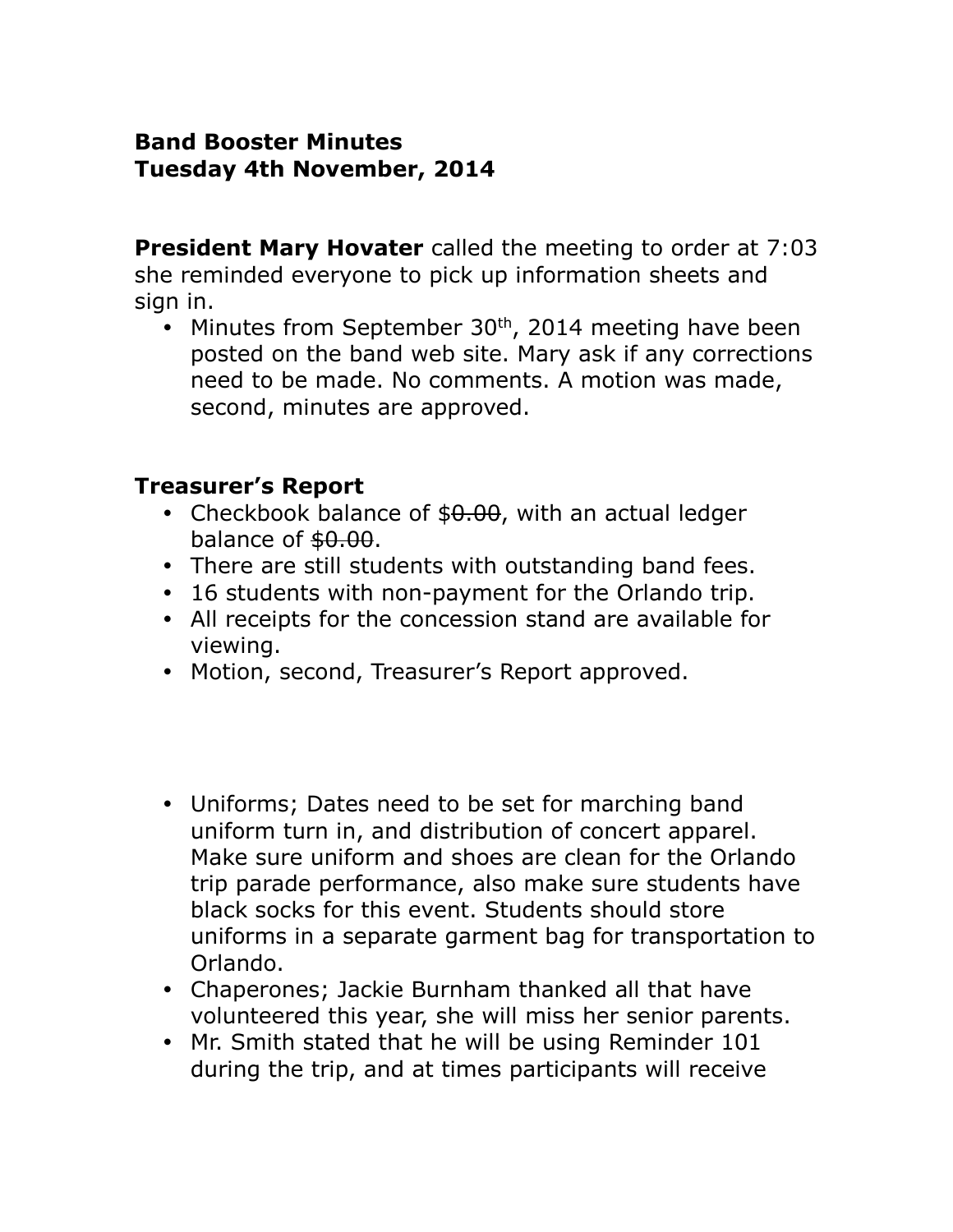messages that have no relevancy to them.

- Mary requested that boosters take the time to give feedback about this year's marching season.
	- $\triangleright$  Volunteers are needed in the concession stand during the Exhibition.
	- $\triangleright$  Suggestions for labeling uniforms so they don't get mixed up.

### **Mrs. Bean**

- Thank you to the boosters for the flowers at my mom's passing. She was my greatest encouragement and my best friend, and will be dearly missed. I will always be grateful for the support she gave me to pursue music.
- One of our seventh grade tuba player's picture appeared on the cover of Ala Breve. Thanks to alumni Courtney Ferguson for taking this photo.
- Went over the Newsletter.
- We had an extremely successful marching season and were able to add a last minute home game on October 7<sup>th</sup>. A special thank you to everyone who helped in the concession stand on such short notice.
- I want to especially thank the Cullman High School Band students who after leaving their after school practice came to our games to help out and serve as mentors to our young students.
- Thank you to Charles Childers for the \$250.00 grant from Walmart.
- We received the CCCDC grant for \$5565.68 toward the purchase of a new timpani. John Riley, band parent, at Cullman Savings Bank and Jay Fuller, alumni, with Advanced Computer Solutions both contributed \$1,000.00 each to help cover the remaining cost.
- Please take time to go to the cullmanband.com web page and look under the alumni tab. There you can see CHS Band Alumnus Ray Buchmann and his wonderful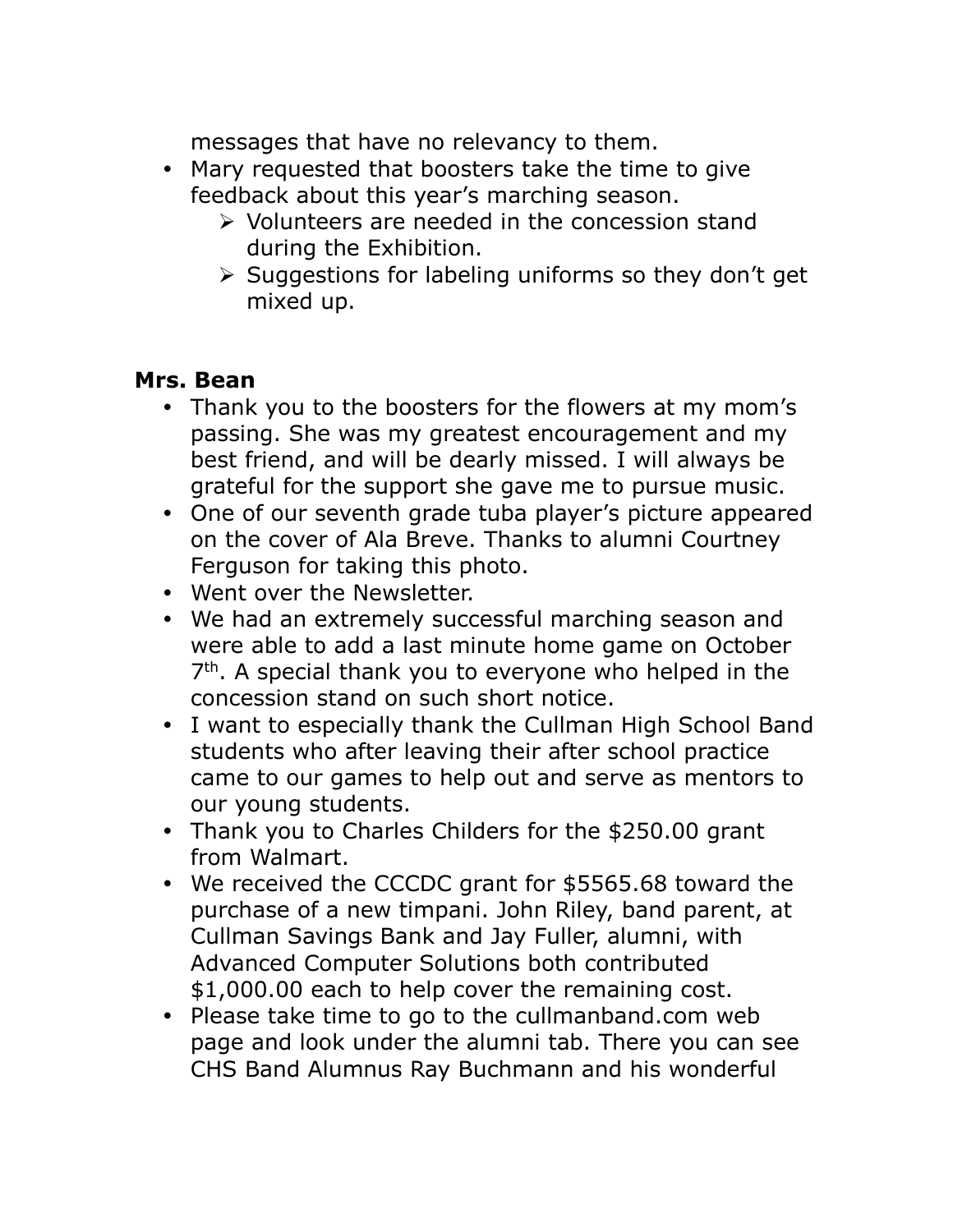contribution of new instruments to the CMS Band. CHS Band Alumnus Kurt Heinecke for his 2014 Dove Award! Kurt was a producer on the Children's Music Album of the Year - 25 Favorite Bible Songs (VeggieTales). This makes 7 Dove Awards for Kurt. Also, CHS Alumnus Tyler Jones for his musical arrangements being used by the University of Alabama 'Million Dollar' Band during their halftime show this fall!

• Sonya Hines stated that after the JSU trip, Bruce Farr said that his fee for driving bus would increase. It was suggested that Rolland and Susan Gay might consider driving. CDLP license is required, drivers go through Cullman City Schools.

## **Mr. McDowell**

- Regarding the Percussion Ensemble, there won't be as much travel next year. The Strawberry Festival is on the agenda, as well as Day of Percussion.
- All rehearsal during seventh period, occasional sectional.

## **Mr. Smith**

- Thanks to all the parents that help with the success of our band program. Two band directors could not make this happen.
- Our band program has had an outstanding season.
- The calendar has the addition of two Jazz Band performances on December 10<sup>th</sup> and 13<sup>th</sup>.
- Christmas Concert will be held at Wallace, hopefully the Spring Concert will be in our auditorium.